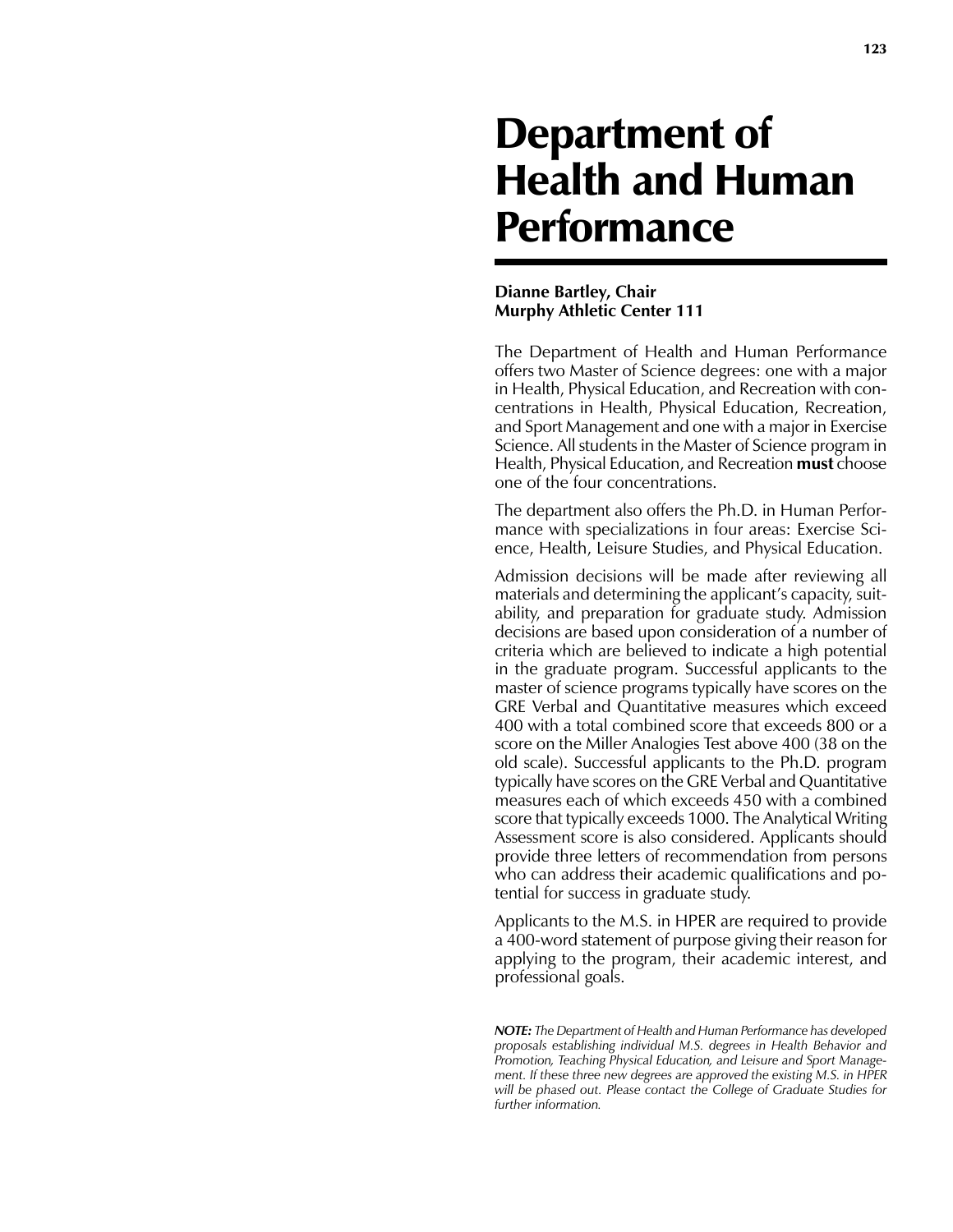## **Admissions Process**

Listed below are the general admission and graduation standards for the M.S. in HPER, the M.S. in Exercise Science, and the Ph.D. in Human Performance. Applications for Summer/Fall admission must be complete by March 1 and applications for Spring admission must be complete by October 31. Late applicants who meet the admission criteria may be considered on a case-bycase basis.

## **Requirements for the Master of Science— HPER Major (5000 and 6000 level)**

## **Thesis Option**

Candidate must

- 1. have earned undergraduate prerequisites of at least 18 semester hours in health and human performance professional courses or a baccalaureate degree from an approved college in an area determined by the admissions committee to be related to the competencies required in the fields of health, physical education, or recreation.
- 2. complete 30 semester hours of academic work to include thesis requirements; degree core course requirements (HHP 6610 and 6700); and 21 semester hours of concentration requirements to be selected in consultation with the candidate's advisor. **NOTE:** No more than 30 percent of the total degree hours (or 3 courses) at the 5000 level can be counted toward the degree.
- 3. complete a minimum of 3 semester hours of thesis credit.
- 4. select a thesis committee composed of two members, one of whom must be from the Department of Health and Human Performance.
- 5. file a degree plan with the Graduate Office prior to the completion of 21 credit hours.
- 6. successfully complete a written comprehensive examination during the last semester of coursework (may be taken no more than twice).
- 7. successfully complete an oral examination relating to the thesis.

Candidate may incorporate 6 semester hours of designated cognate courses or a minor of 12 semester hours into the program upon approval of the graduate advisor and the dean of Graduate Studies.

## **Non-thesis Option**

Candidate must

- 1. have earned undergraduate prerequisites of at least 18 semester hours in health and human performance professional courses or a baccalaureate degree from an approved college in an area determined by the admissions committee to be related to the competencies required in the fields of health, physical education, or recreation.
- 2. complete 32 semester hours of academic work to include degree core course requirements (HHP 6610 and 6700) and 26 semester hours of concentration requirements to be selected in consultation with the candidate's advisor.

**NOTE:** No more than 30 percent of the total degree hours (or 3 courses) at the 5000 level can be counted toward the degree.

- 3. file a degree plan with the Graduate Office prior to the completion of 21 credit hours.
- 4. successfully complete a written comprehensive examination during the last semester of coursework (may be taken no more than twice).

Candidate may incorporate 6 semester hours of designated cognate courses or a minor of 12 semester hours into the program upon approval of the graduate advisor and the dean of Graduate Studies.

## **Concentration: Health**

Candidate must have earned appropriate undergraduate prerequisites.

Student is required to select either the thesis or non-thesis option.

## **Thesis Option Requirements:**

**Core Requirements (6 hours):**

- HHP 6610 Research Methods in Health and Human Performance HHP 6700 Data Analysis and Organization for Human
- **Performance**
- **Concentration Requirements (21 hours):**
- HLTH 6102 Theory of Health Education and Behavior<br>HLTH 6510 The Nation's Health
- 6510 The Nation's Health
- HLTH 6850 Methods in Epidemiology
- HLTH 6860 Program Planning for Health Promotion<br>HLTH 6910 Special Problems
- 6910 Special Problems
- HLTH 5600 Technology Applications
- HLTH 5601 Technology Applications Lab
- HLTH 6640 Thesis Research
- **Guided Electives (select 3 hours from the following:)**
- HLTH 5270 Bioethical Issues in Health Education<br>HLTH 5340 Fitness Education for the Adult
- 5340 Fitness Education for the Adult
- HLTH 5900 Certified Health Education Specialist (CHES) Review (1 hr.)
- HLTH 6000 Stress Management in Health and Health Promotion<br>HLTH 6010 Holistic and Complementary Health Care
- 6010 Holistic and Complementary Health Care
- HLTH 6020 Somatic Therapy Techniques for Health Care Providers
- HLTH 6500 Pathopharmacology in Health and Human Performance<br>HLTH 6870 Health Promotion
- 6870 Health Promotion
- HLTH 6930 Principles and Philosophy of School Health Education Programs<br>HLTH 6950 Advancec
- 6950 Advanced Methods of Community Health Education
- HLTH 6970 Advanced Methods in Human Sexuality Education

## **Non-thesis Option Requirements:**

**Core Requirements (6 hours):**

- HHP 6610 Research Methods in Health and Human Performance<br>HHP 6700 Data Analysis and Organization for Human
- 6700 Data Analysis and Organization for Human

## **Performance**

- **Concentration Requirements (21 hours):** HLTH 6102 Theory of Health Education and Behavior
- HLTH 6510 The Nation's Health
- 
- HLTH 6850 Methods in Epidemiology<br>HLTH 6860 Program Planning for Hea 6860 Program Planning for Health Promotion
- HLTH 5600 Technology Applications
- 
- HLTH 5601 Technology Applications Lab<br>HLTH 6880 Internship/Special Projects (6  $6880$  Internship/Special Projects (6 hours)
- **Guided Electives (select 5 hours from the following:)**

## HLTH 5270 Bioethical Issues in Health Education

- HLTH 5340 Fitness Education for the Adult
- HLTH 5900 Certified Health Education Specialist (CHES) Review (1 hr.)
- HLTH 6000 Stress Management in Health and Health Promotion
- HLTH 6010 Holistic and Complementary Health Care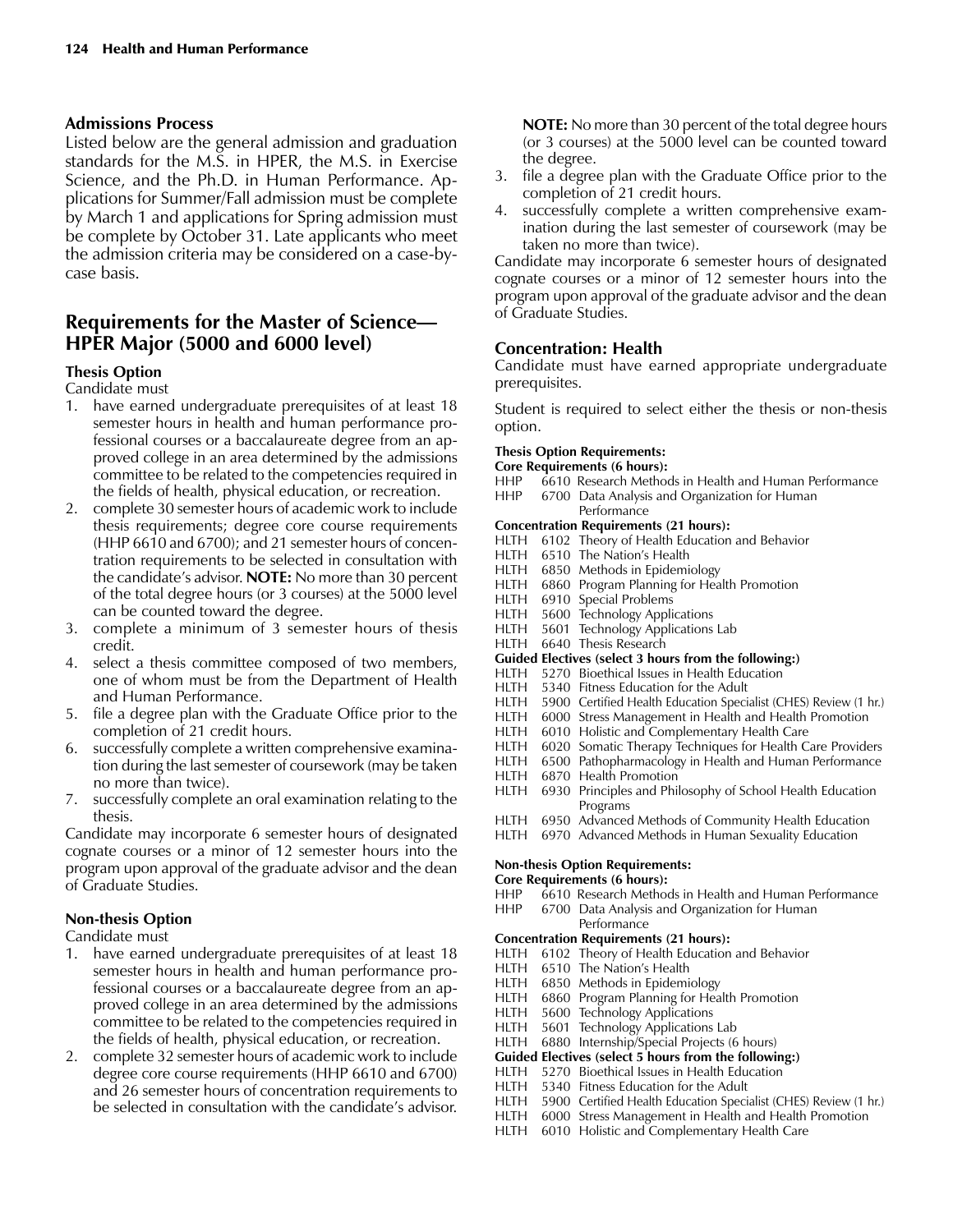- HLTH 6020 Somatic Therapy Techniques for Health Care Providers
- HLTH 6500 Pathopharmacology in Health and Human Performance
- HLTH 6870 Health Promotion
- HLTH 6910 Special Problems (1 hr.)
- HLTH 6930 Principles and Philosophy of School Health Education Programs
- HLTH 6950 Advanced Methods of Community Health Education

HLTH 6970 Advanced Methods in Human Sexuality Education

## **Concentration: Physical Education (NCATE Accredited)**

Candidate must have earned appropriate undergraduate prerequisites.

#### **Core Requirements (6 hours):**

| <b>HHP</b> |                                   | 6610 Research Methods in Health and Human                |  |  |  |  |
|------------|-----------------------------------|----------------------------------------------------------|--|--|--|--|
|            |                                   | Performance                                              |  |  |  |  |
| HHP.       |                                   | 6700 Data Analysis and Organization for Human            |  |  |  |  |
|            |                                   | Performance                                              |  |  |  |  |
|            |                                   | <b>Concentration Requirements (18 hours):</b>            |  |  |  |  |
| FOED       |                                   | 6020 Educational Foundations                             |  |  |  |  |
| SPSE       |                                   | 6430 Introduction to Curriculum Development              |  |  |  |  |
| EXSC       |                                   | 6650 Physiological Bases of Human Performance            |  |  |  |  |
| PHED       |                                   | 6800 Program Planning in Physical Education              |  |  |  |  |
| phed       |                                   | 6820 Administration and Supervision of Physical          |  |  |  |  |
|            |                                   | <b>Education and Sport</b>                               |  |  |  |  |
| EXSC       |                                   | 6830 Measurement in Exercise Science                     |  |  |  |  |
|            | Electives $(3-8 \text{ hours})^*$ |                                                          |  |  |  |  |
| LSM        |                                   | 6500 Legal Issues and Risk Management in Sport and       |  |  |  |  |
|            |                                   | Leisure Services                                         |  |  |  |  |
| <b>LSM</b> |                                   | 6730 Sociocultural, Philosophical, and Ethical Issues in |  |  |  |  |
|            |                                   | Sport and Human Performance                              |  |  |  |  |
| EXSC.      |                                   | 6840 Advanced Principles of Exercise Prescription and    |  |  |  |  |
|            |                                   | Assessment                                               |  |  |  |  |
| PHED       |                                   | 6910 Special Problems                                    |  |  |  |  |
| PHED       |                                   | 5600 Technology Applications                             |  |  |  |  |
| PHED       |                                   | 5601 Technology Applications Lab                         |  |  |  |  |
| PHED       |                                   | 5910 Applied Kinesiology and Biomechanics                |  |  |  |  |
| ATHC       |                                   | 5060 Sport Psychology                                    |  |  |  |  |
| ATHC       |                                   | 5690 Psychology of Coaching                              |  |  |  |  |
| ATHC       |                                   | 5800 Administration of High School and College Athletics |  |  |  |  |
| phed       |                                   | 6640 Thesis Research (3 hours minimum requirement;       |  |  |  |  |
|            |                                   | no more than 3 hours apply to degree)                    |  |  |  |  |
|            |                                   |                                                          |  |  |  |  |

*\*The student is required to take the thesis option of 3 hours of thesis research plus 3 hours of electives or the non-thesis option with 8 hours of electives.*

## **Concentration: Recreation**

Candidate must have earned appropriate undergraduate prerequisites.

# **Core Requirements (6 hours):**<br>HHP 6610 Research Metho

6610 Research Methods in Health and Human Performance HHP 6700 Data Analysis and Organization for Human

#### **Performance Concentration Requirements (Select 12 hours from the following:)**

| LSM | 6500 Legal Issues and Risk Management in Sport and |
|-----|----------------------------------------------------|
|     | Leisure Services                                   |
| LSM | 6510 Financial Management and Marketing of         |

- Leisure and Sport Services
- LSM 6520 Management Practices in Recreation and Leisure Services
- LSM 6530 History and Philosophy of Leisure
- LSM 6570 Issues, Trends, and Research in Recreation and Leisure<br>LSM 6670 Behavioral Concepts in Recreation and Leisure Service
- 6670 Behavioral Concepts in Recreation and Leisure Services

#### **Concentration Electives (9-12 hours):**

In consultation with the advisor, student selects a minimum of: a) if thesis option, 3-6 hours from the REC/LSM courses listed below and 3-6 hours of non-REC/LSM coursework, or b) if non-thesis option, 6-9 hours from the REC/LSM courses listed below and 3-6 hours of non-REC/LSM coursework. *NOTE: Students are highly encouraged to take non-REC/LSM course(s) outside the department.*

- REC 5340 Fitness Education for the Adult
- REC 5380 Introduction to Recreation for Persons with Disability<br>REC 5480 Recreational Therapy Techniques
- 5480 Recreational Therapy Techniques
- REC 5490 Campus Recreation
- REC 5500 Introduction to Recreational Therapy
- REC 5510 Recreational Therapy in Clinical Settings<br>REC 5520 Transitional and Community Recreationa
- 5520 Transitional and Community Recreational Therapy
- REC 5560 Field Studies in Recreation and Parks<br>REC 5570 Outdoor Recreation Workshop
- 5570 Outdoor Recreation Workshop
- REC 5580 Seminar: Outdoor Recreation and Environmental Issues<br>REC 5590 Readi
- 5590 Readings in Parks and Recreation
- REC 5600 Technology Applications
- REC 5601 Technology Applications Lab<br>REC 5660 Evaluation of Recreation and
- 5660 Evaluation of Recreation and Leisure Services
- REC 5790 Sport and Society
- LSM 6500 Legal Issues and Risk Management in Sport and Leisure Services<br>LSM 6510 Financia
- 6510 Financial Management and Marketing of Leisure and Sport Services<br>LSM 6520 Management I
- 6520 Management Practices in Recreation and Leisure Services
- LSM 6530 History and Philosophy of Leisure<br>LSM 6550 Outdoor Environmental Education
- 6550 Outdoor Environmental Education
- LSM 6570 Issues, Trends, and Research in Recreation and Leisure
- LSM 6670 Behavioral Concepts in Recreation and Leisure Services<br>LSM 6850 Cross-Cultural Perspectives in Leisure and Tourism
- 6850 Cross-Cultural Perspectives in Leisure and Tourism
- LSM 6880 Internships/Special Projects
- LSM 6910 Special Problems

#### **Thesis Option Requirements:**

LSM 6640 Thesis Research (3 hours minimum requirement; (no more than 3 hours apply to degree)

- **Non-thesis Option Requirements**
- LSM 6910 Special Problems (2 hours minimum requirement; (no more than 2 hours apply to degree)

#### **Concentration: Sport Management**

Candidate must have earned appropriate undergraduate prerequisites.

## **Core Requirements (6 hours):**<br>HHP 6610 Research Metho

- 6610 Research Methods in Health and Human Performance
- HHP 6700 Data Analysis and Organization for Human
- Performance
- **Concentration Requirements (18 hours):**
- LSM 6500 Legal Issues and Risk Management in Sport and Leisure Services
- LSM 6710 The Sport Industry
- LSM 6720 Sport Event Planning, Promotion, and Fundraising<br>LSM 6730 Sociocultural, Philosophical, and Ethical Issues in Sp
- Sociocultural, Philosophical, and Ethical Issues in Sport and Human Performance
- PHED 6820 Administration and Supervision of Physical Education and Sport<br>LSM 6050 Design an
- 6050 Design and Management of Leisure and Sport Facilities **Electives (5 hours):**
- ACTG 6000 Survey of Accounting Principles
- ATHC 5060 Sport Psychology
- ATHC 5800 Administration of High School and College Athletics<br>BLAW 6430 Legal Environment of Management
- 6430 Legal Environment of Management
- FIN 6000 Survey of Financial Management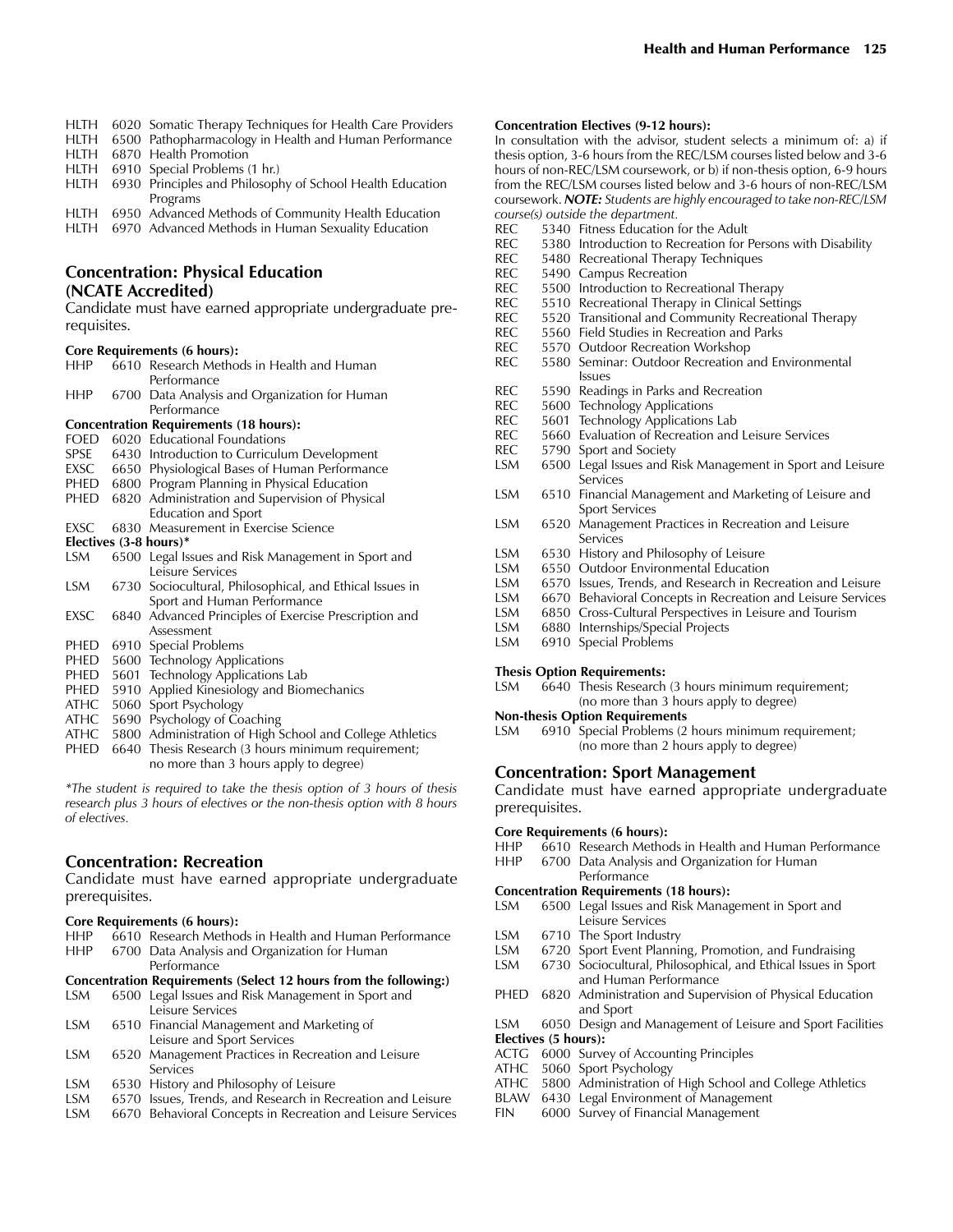| <b>HIST</b>                           | 5680 History of Sport in America                   |  |  |  |  |
|---------------------------------------|----------------------------------------------------|--|--|--|--|
| MC.                                   | 6300 Media Law and Ethics                          |  |  |  |  |
|                                       | MGMT 6000 Management and Operations Concepts       |  |  |  |  |
| <b>PHED</b>                           | 5600 Technology Applications                       |  |  |  |  |
| PHED                                  | 5601 Technology Applications Lab                   |  |  |  |  |
|                                       | LSM 6910 Special Problems                          |  |  |  |  |
| REC                                   | 5790 Sport and Society                             |  |  |  |  |
| <b>Thesis Option Requirement:</b>     |                                                    |  |  |  |  |
| LSM                                   | 6640 Thesis Research (3 hours minimum requirement; |  |  |  |  |
|                                       | (no more than 3 hours apply to degree)             |  |  |  |  |
| <b>Non-thesis Option Requirement:</b> |                                                    |  |  |  |  |

LSM 6880 Internship/Special Project (3 hours minimum)

*NOTE: All students (thesis or non-thesis) MUST do an internship, LSM 6880, at the end of their coursework.*

## **Requirements for the Master of Science— Exercise Science Major (5000 and 6000 level) Thesis Option:**

#### Candidate must

- 1. have completed a course in human anatomy and physiology, be certified in CPR, and submit three letters of recommendation.
- 2. complete 30 semester hours to include the following courses:

# **Required courses - preferred sequence (21 hours):**

- 6700 Data Analysis and Organization for Human Performance
- EXSC 6650 Physiological Bases of Human Performance<br>HHP 6610 Research Methods in Health and Human 6610 Research Methods in Health and Human Performance
- EXSC 6830 Measurement in Exercise Science<br>EXSC 6840 Advanced Principles of Exercise P
- 6840 Advanced Principles of Exercise Prescription and Assessment
- EXSC 6880 Internship/Special Project (3 credits)<br>EXSC 6640 Thesis Research 6640 Thesis Research

## **Approved electives (9 hours):**

 Nine hours of electives selected in consultation with advisor. Six hours must have an EXSC prefix.

- 3. select a thesis committee composed of two members, one of whom must be from the Department of Health and Human Performance.
- 4. file a degree plan with the Graduate Office prior to the completion of 21 credit hours.
- 5. successfully complete an oral examination relating to the thesis.

#### **Non-thesis Option:**

#### Candidate must

- 1. have completed a course in human anatomy and physiology, be certified in CPR, and submit three letters of recommendation.
- 2. complete 36 semester hours which include the following courses:

#### **Required courses (24 hours)**

| <b>HHP</b>  | 6610 Research Methods in Health and Human         |
|-------------|---------------------------------------------------|
|             | Performance                                       |
| <b>HHP</b>  | 6700 Data Analysis and Organization for           |
|             | Human Performance                                 |
| EXSC        | 6650 Physiological Bases of Human Performance     |
| EXSC.       | 6830 Measurement in Exercise Science              |
| <b>FXSC</b> | 6840 Advanced Principles of Exercise Prescription |
|             | and Assessment                                    |
|             |                                                   |

- 
- EXSC 6880 Internship/Special Projects (6 credits)<br>EXSC 6890 Seminar in Exercise Science and Hea 6890 Seminar in Exercise Science and Health

#### Promotion **Approved electives (12 hours)**

 Twelve hours of electives selected in consultation with advisor. Six hours must have an EXSC prefix.

- file a degree plan with the Graduate Office prior to the completion of 21 credit hours.
- 4. successfully complete a written comprehensive examination during the last semester of coursework (may be taken no more than twice).

## **Requirements for the Doctor of Philosophy in Human Performance (6000 and 7000 level)**

The Ph.D. degree is offered for the purpose of developing doctoral level expertise in research (both applied and theoretical) and as preparation for teaching at the collegiate level.

The Ph.D. in Human Performance requires 60 credit hours past the master's degree. A maximum of 12 hours from the master's degree may be transferred in from an accredited program. Two-thirds of the program must be at the 7000-level. Applicants holding only a bachelor's degree will complete the requirements for an M.S. (thesis option) in addition to the Ph.D. requirements.

The general degree plan includes 10 hours of pedagogy, 15 hours of research tools, 23 hours in coursework and independent research in one of four areas of specialization (Exercise Science, Health, Leisure Studies, Physical Education). Twelve credit hours of dissertation are included in the 60 hours required.

#### **Ph.D. in Human Performance (60 credit hours) Pedagogy (10 hours)**

HHP 7600 Practicum in Human Performance (2 credits) HHP 7610 Practicum in Human Performance (2 credits) *Select 6 hours from the following:* FOED 7520 Problems of Evaluation in Higher Education (3 credits) FOED 7560 Seminar in College Teaching (3 credits) FOED 7570 Issues in Higher Education (3 credits)<br>FOED 7580 The College Student (3 credits) The College Student (3 credits) SPSE 7210 Legal Issues in Higher Education (3 credits) SPSE 7530 Administration of Higher Education (3 credits)<br>SPSE 7540 Overview of Higher Education (3 credits) Overview of Higher Education (3 credits) SPSE 7550 Instructional Development in Higher Education (3 credits) PHED 7680 Current Issues in Physical Education Pedagogy (3 credits) **Research Tools (15 hours)** 7700 Advanced Data Analysis and Organization for Human Performance (3 credits) HHP 7710 Experimental Design in Human Performance (3 credits) HHP 7030 Research Seminar in Human Performance (3 credits) Choose 6 additional hours (two courses) from statistics, research design, and data analysis in consultation with the graduate program advisor (6 credits). **Dissertation (12 hours)**

HHP 7640 Dissertation Research (12 credits)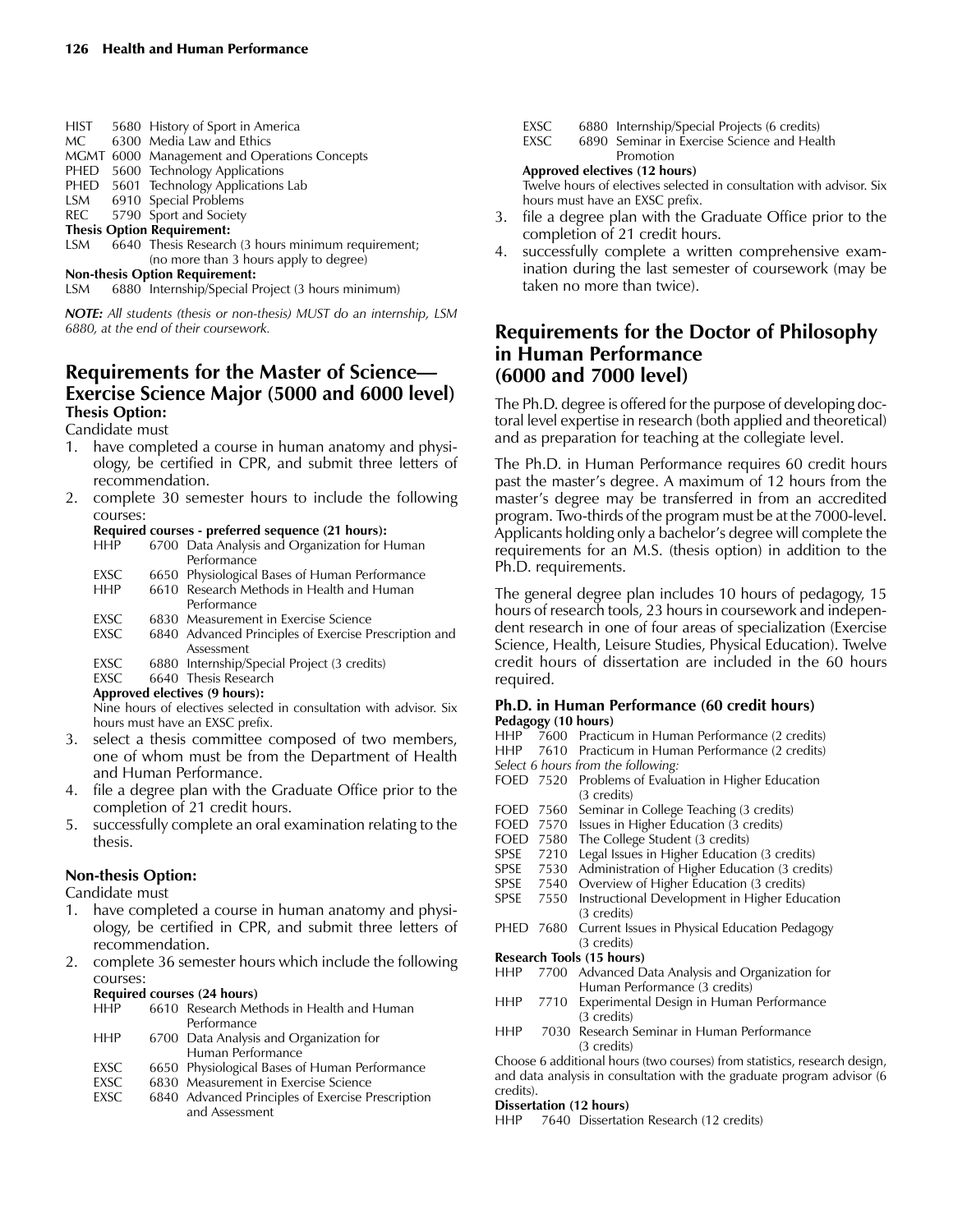#### **Specialization (23 hours)**

A total of 23 hours coursework and independent research is to be selected in consultation with the graduate program advisor.

**Note:** *Two-thirds (40 hours) of total credits must be at the 7000 level.*

## **Admissions**

Admissions decisions will be made after reviewing all materials and determining the applicant's capacity, suitability, and preparation for doctoral study. Admission decisions are based on consideration of a number of criteria that are believed to predict success in the Ph.D. program including

- 1. scores on the Graduate Record Examination (GRE). Successful applicants usually have scores on the GRE Verbal and Quantitative measures each of which exceeds 450, with a combined score that typically exceeds 1000. The Analytical Writing Assessment score on the GRE is also considered.
- 2. previous academic performance. Successful applicants typically have a grade point average (GPA) on the last 60 hours of academic work of 3.00 or above on a 4.00 scale.
- 3. letters of recommendation. Applicants should provide three letters of recommendation from persons who can address their academic qualifications and potential for success in doctoral study.
- 4. statement of purpose. Applicants should provide a 400–500 word statement of purpose giving their reasons for applying to the Ph.D. program, academic interests, and professional goals.
- 5. research skills. Successful applicants typically have statistical and research methodology skills as evidenced by coursework in both areas.
- 6. coursework in a related field. Applicants with a bachelor's degree will be expected to have completed at least 30 hours of coursework in a related field. Applicants with a master's degree are expected to have completed at least 20 graduate hours in a related field.

*NOTE: All students will have completed a thesis or scholarly equivalent prior to admission to candidacy.*

## **Pre-dissertation Advising**

Upon admission to the Ph.D. program the candidate will be assigned an advisor who (in cooperation with the graduate coordinator) will serve to advise the student on an appropriate program of study and of any deficiencies to correct.

## **Preliminary Examinations**

Upon completion of coursework the candidate will be eligible to take preliminary exams.

The written exams will be structured to test the student on the breadth of knowledge gained from statistics, research methods, and design components as well as the specialization component. All exams are to be taken within one calendar year.

## **Advancement to Candidacy**

Upon successful completion of the preliminary exams the student will file an Advancement to Candidacy form with the Graduate Studies Office. No more than six credit hours of C

grade will count toward the Ph.D. degree requirements. D and F grades will not count toward degree requirements but will be computed in the GPA. The student must have a GPA of 3.25 for the program of studies to advance to candidacy.

## **Dissertation Committee**

Upon advancement to candidacy the student will formally construct his/her dissertation committee. The committee should include at a minimum three faculty members; two must be from the department and one must be from outside the department. The chair of the committee must be a doctorallevel graduate faculty member.

## **Residency**

Ph.D. students must be enrolled in full-time study (9 semester hours) for at least one semester to fulfill residency requirements.

## **Time Limit**

There is a ten-year limit for completing all Ph.D. degree requirements, i.e., all doctoral coursework taken at MTSU, as well as the dissertation must be completed within ten years of the first semester of enrollment.

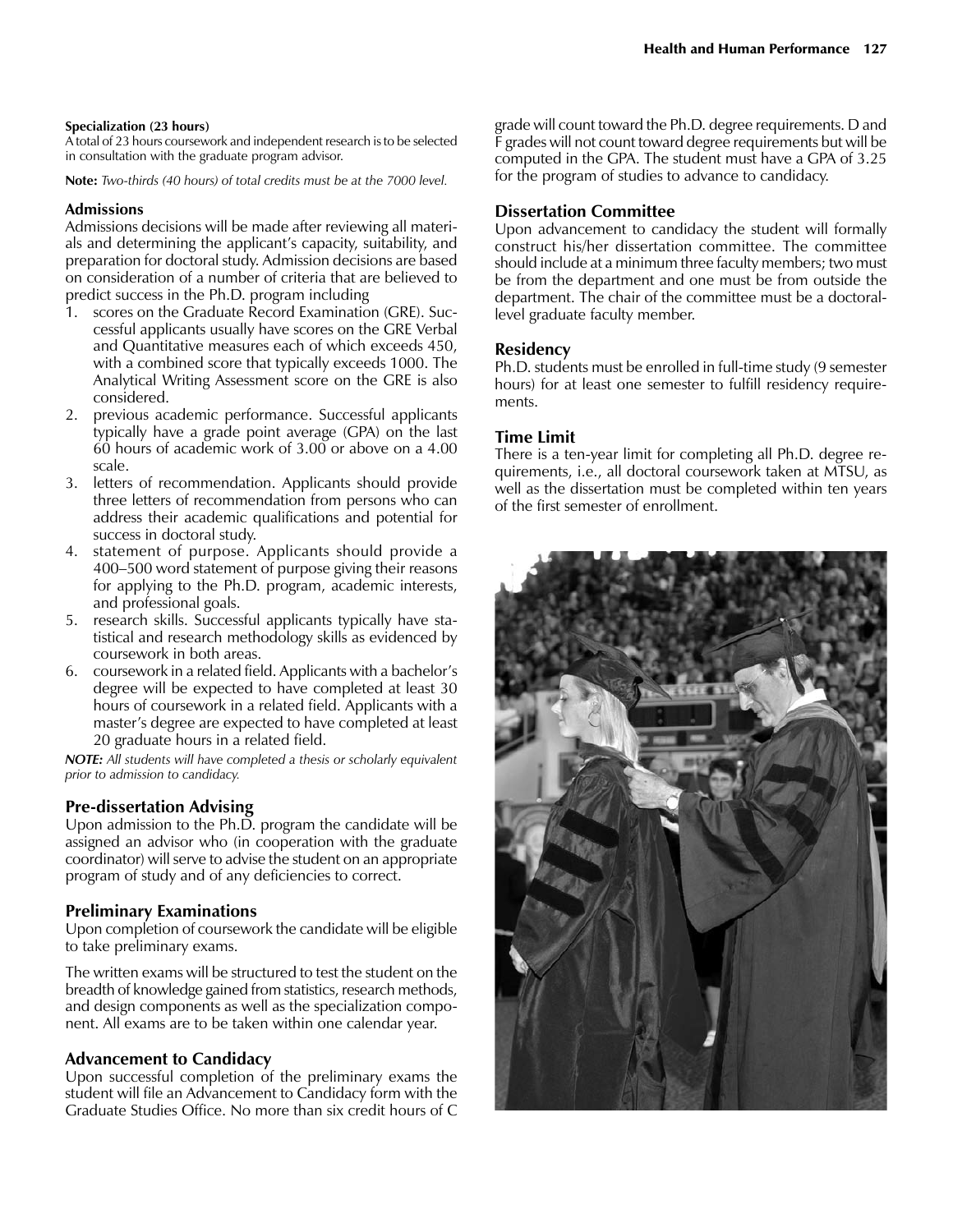## **Courses in Athletic Coaching [ATHC]**

- **5060 Sport Psychology.** Three credits. (Same as PSY 5060.) Application of the knowledge base of psychology to the human endeavors of athletics. Introduction of behavioral principles, motivational research, personality factors, social/psychological findings, cognitive processes, dysfunctional behavior knowledge, and psychometric assessment procedures for the purpose of enhancing performance.
- **5180 Coaching Speed/Strength Conditioning for Sports.** Three credits. Organizing and developing speed and strength conditioning programs for sports. Setting up and supervising proper methods and techniques in running, weight lifting, and conditioning exercise for athletics today.
- **5220 Coaching Soccer.** Two credits. Theory and practice of soccer fundamentals as well as introduction of offensive and defensive plays.
- **5600 Advanced Coaching of Football.** Two credits. Philosophies of coaching football and close examination of the master plan of coaching responsibilities.
- **5620 Advanced Coaching of Basketball.** Two credits. Philosophies of coaching basketball discussed, along with a detailed study of the master plan of coaching responsibilities.
- **5640 Coaching of Baseball.** Two credits. Theory and practice in baseball fundamentals as well as reviewing the various systems and types of plays.
- **5650 Coaching Cross-Country, Track and Field.** Two credits. Theory and practice in fundamentals and skills.
- **5680 Coaching and Judging Women's Gymnastics.** Three credits. Includes classroom instruction and practical experience in principles and techniques of coaching, spotting, and judging women's gymnastics; a USGF Judges Rating may be obtained.
- **5690 Psychology of Coaching.** Three credits. Application of basic psychological principles to everyday coaching situations and problems. Designed to improve communication and motivation for players and coaches.
- **5800 Administration of High School and College Athletics.** Three credits. National, state, and local policies concerning athletic eligibility, contest management, equipment, awards, finances, budgets, safety, maintenance of facilities, public relations, publicity, and current athletic trends.

## **Courses in Athletic Training [ATHT]**

- **5610 Prevention and Care of Athletic Injuries.** Three credits. Theory and practice in the prevention and care of athletic injuries including treatment, taping, and rehabilitation.
- **5960 Rehabilitation Techniques in Sports Medicine.** Three credits. Methods and techniques in the selection and application. The N.A.T.A. *Competencies in Athletic Training* will be a guideline for knowledge that each student should obtain. Students will engage in the process of reviewing, analyzing, discussing, and reflecting about athletic training.
- **5965 Aquatic Exercise and Therapeutic Techniques.** Three credits. (Same as EXSC/REC 5965.) Examines the various uses of the aquatic environment to develop, maintain, and improve physical performance with practical development of skills and techniques

and aquatic exercise programming. Combines both didactic and laboratory activities in an experiential learning environment.

- **5970 Therapeutic Modalities in Sports Medicine.** Three credits. Methods and techniques in the application of selected therapeutic modalities and the evaluation of injuries relative to modalities. The N.A.T.A. *Competencies in Athletic Training* will be a guideline for knowledge that each student should obtain. Reviewing, analyzing, discussing, synthesizing, and reflecting about athletic training.
- **6020 Somatic Therapy Techniques for Health Care Providers.** Three credits. (Same as HLTH 6020.) Examines the concepts, knowledge, theories, and history of Somatic Therapy. Emphasis on Swedish-Esalen, Sports Massage, Shiatsu, and Connective Tissue. Includes advanced rehabilitative and therapeutic modality techniques and combines didactic and some experiential opportunities.

## **Courses in Exercise Science [EXSC]**

- **5000 Strength, Conditioning, and Human Performance.** Three credits. Prerequisites: Anatomy, physiology, kinesiology, and weight training or permission of instructor. Theories and principles of strength training and conditioning and techniques used to become a certified strength and conditioning specialist or personal trainer.
- **5240 Principles of Exercise Prescription and Assessment.** Three credits. Prerequisites: EXSC 4810 and 4830; PHED 4910. Application of knowledge gained to practical situations; develop proficiency in using equipment and skills to evaluate an individual's health risks and fitness.
- **5965 Aquatic Exercise and Therapeutic Techniques.** Three credits. (Same as ATHT/REC 5965.) Examines the various uses of the aquatic environment to develop, maintain, and improve physical performance with practical development of skills and techniques and aquatic exercise programming. Combines both didactic and laboratory activities in an experiential learning environment.
- **6640 Thesis Research.** One to six credits. (Same as HLTH/PHED/LSM 6640.) Selection of a research problem, review of pertinent literature, collection and analysis of data, and composition of thesis. Once enrolled, student should register for at least one credit hour of master's research each semester until completion. S/U grading.
- **6650 Physiological Bases of Human Performance.** Three credits. Principles of exercise physiology. Acute responses and chronic adaptations of the body to physical activity, exercise, and sports participation and their impact on homeostasis examined. Physiological systems examined in detail.
- **6750/ 7750 Exercise Physiology for the Child and Adolescent.** Three credits. Prerequisite: EXSC 4830 or 6650. Review, analysis, and synthesis of current knowledge and literature about the exercise responses of children. Emphasis on understanding the influence of physical growth and measurement on the mechanisms which underlie the developing functional capacities of the exercising child and adolescent.
- **6800/ 7800 Environmental Exercise Physiology.** Three credits. Prerequisite: EXSC 6650. Examines how the human body responds and adapts to diverse forms of environmental stress during exercise. Emphasis on delineating the mechanisms which underlie immediate responses and long-term adaptations that humans make while exercising under various environmental conditions.
- **6810 Cardiovascular Exercise Physiology.** Three credits. Prerequisite: EXSC 6650. Overview of the physiological and biophysical mechanisms underlying cardiac function. Neurochemical properties of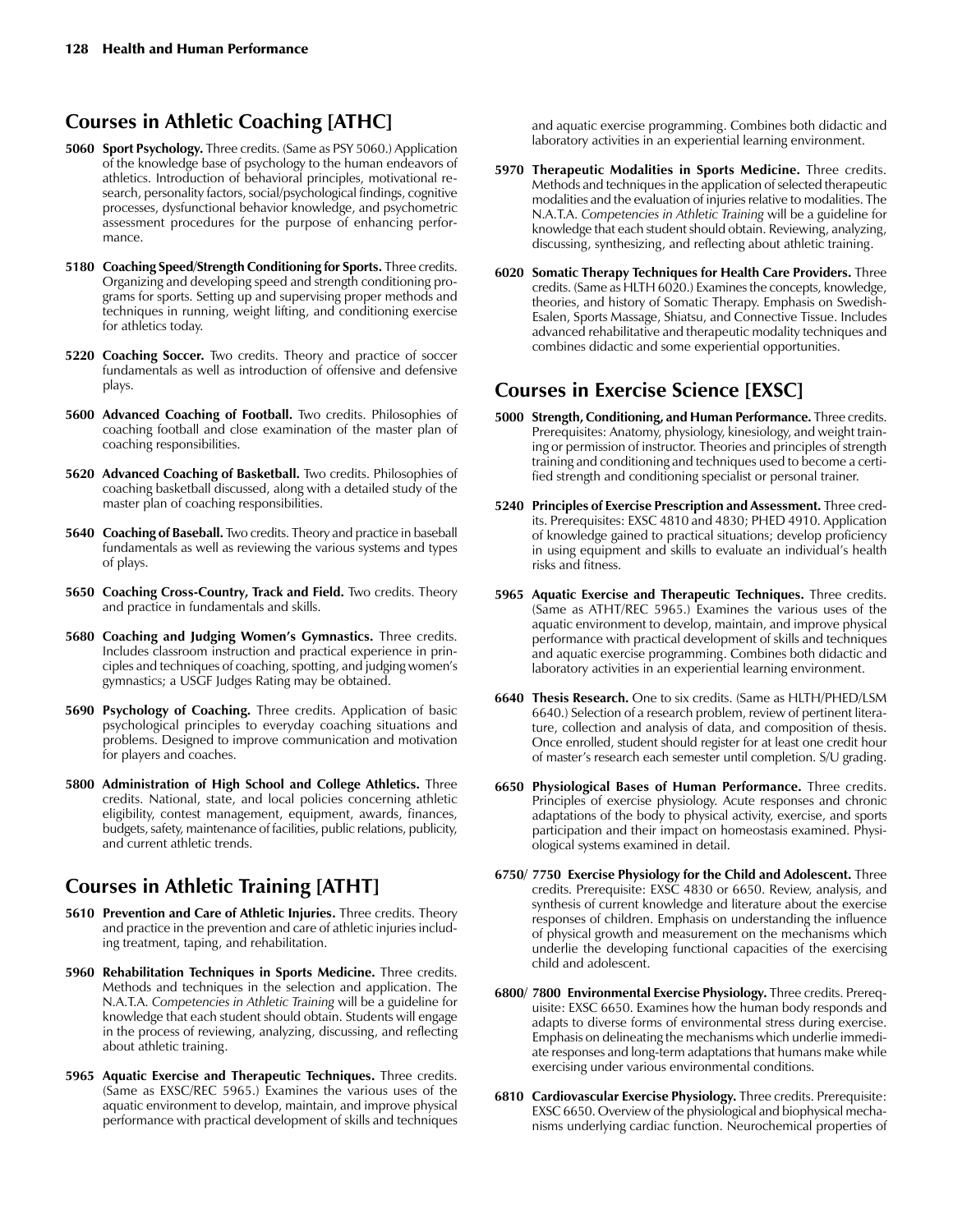the myocardial cell, the physiological basis of cardiac muscle function, and the overall performance of the intact heart during exercise.

- **6830 Measurement in Exercise Science.** Three credits. Laboratory experiences in testing, evaluating, and reporting in exercise science. Measurement theory related to validity and reliability of assessments addressed.
- **6840 Advanced Principles of Exercise Prescription and Assessment.** Three credits. Prerequisite: EXSC 4240 or equivalent. Provides theoretical and laboratory learning experiences for health risk appraisal, cardiovascular evaluation, and exercise prescription for healthy people and special populations.
- **6850/7850 Physical Activity, Exercise, and Disease.** Three credits. Prerequisite: EXSC 6650 or equivalent. In-depth survey and synthesis of the research literature examining historical and recent trends in physical activity participation and the health-related aspects of exercise, physical activity, and physical fitness. Physiological mechanisms underlying the positive effects of physical activity and exercise on risk reduction for disease identified and explored. Behavioral and environmental determinants of physical activity and regular participation in exercise reviewed.
- **6880 Internship/Special Projects.** Three to six credits. (Same as HLTH/ PHED/LSM 6880.) On-site practical experience in an exercise science, health promotion, or sport management program. Those with extensive work experience will develop, implement, and conclude a project (research or applied) in consultation with the major professor.
- **6890 Seminar in Exercise Science and Health Promotion.** Three credits. Current issues and research in exercise science and health promotion. Written and oral presentation of a research project required.
- **6910 Special Problems.** One, two, or three credits. (Same as HLTH/ PHED/LSM 6910.) Individual study of current problems or areas of interest. S/U grading.
- **7100 Mechanical Analysis of Sports Skills.** Three credits. A synthesis of scientific principles as they relate to teaching simple and complex motor patterns.
- **7200 Applied Human Exercise Physiology.** Three credits. Prerequisite: EXSC 6650. Investigation of how the physiological response to exercise is impacted by intensity, duration, type of muscular contraction, limbs involved, and body position.

## **Courses in Health [HLTH]**

- **5270 Bioethical Issues in Health Education.** Three credits. Analysis of current bioethical issues, problems, needs, trends, and interests in health education.
- **5280 Instructor Course: First Aid and CPR.** Two credits. Prerequisite: HLTH 3300 or current American Red Cross certification in multimedia first aid or standard first aid and CPR. Organizing, planning, and teaching American Red Cross safety courses. Red Cross instructor certification awarded for successful completion.
- **5340 Fitness Education for the Adult.** Three credits. (Same as PHED and REC 5340.) Planning, teaching, and participating in individual and group fitness programs for the adult. Administers and interprets assessments of related components with an understanding of physiological principles related to exercise in the adult. Major lifetime wellness activities covered.
- **5600 Technology Applications.** One credit. (Same as PHED and REC 5600.) Prerequisite: Introductory course in computer literacy or equivalent with instructor permission. Corequisite: 5601. Focus on understanding of and competency in use of a variety of technology applications related to the profession. Students required to enroll in the corresponding lab during the same semester.
- **5601 Technology Applications Lab.** Two credits. (Same as PHED and REC 5601.) Corequisite: HLTH 5600. Investigation and application of profession-specific software and hardware applications.
- **5900 Certified Health Education Specialist (CHES) Review.** One credit. Responsibilities and competencies on the Certified Health Education Specialist examination. Pass/Fail.
- **6000 Stress Management in Health and Health Promotion.** Three credits. Evaluation techniques and instruments considered. Effects of stress on physical and mental domains of health examined. Methods of conducting stress management workshops and classes emphasized.
- **6010 Holistic and Complementary Health Care.** Three credits. Concepts and theories that make up the disciplines and practices constituting the holistic and complementary approach to health promotion and disease treatment and prevention.
- **6020 Somatic Therapy Techniques for Health Care Providers.** Three credits. (Same as ATHT 6020.) Theoretical concepts, knowledge, theories, and history of Somatic Therapy. Emphasis on Swedish-Esalen, Sports Massage, Shiatsu, and Connective Tissue. Includes advanced rehabilitative and therapeutic modality techniques. Combines didactic and some experiential opportunities.
- **6102 Theory of Health Education and Behavior.** Three credits. (Same as PSY 6102.) Links behavioral change theory to the research and practice of interventions in health behaviors. Application of the theoretical constructs is linked to design, implementation and evaluation of individual, and group behavioral change programs.
- **6320 Global Health.** Three credits. Explores patterns of medical care delivery and public health practices; factors that inhibit or enable the reduction of excess morbidity, mortality, and disease among the poor; threats to health resulting from economic crises, unhealthy environments, and risky behaviors; and demographic influences on the status of health around the world.
- **6500 Pathopharmacology in Health and Human Performance.** Three credits. Etiology and pathology of disease and how functional physiological changes affect health and human performance. Involves the study of pharmacological considerations used in the treatment of disease and musculoskeletal conditions.
- **6510 The Nation's Health.** Three credits. Investigates the determinants of health and the role of public health and health care on the health status of the population of the United States. Study of biological, socioeconomic, cultural, and behavioral factors that influence health status and care in America.
- **6640 Thesis Research.** One to six credits. (Same as EXSC/PHED/LSM 6640.) Selection of a research problem, review of pertinent literature, collection and analysis of data, and composition of thesis. Once enrolled, student should register for at least one credit hour of master's research each semester until completion. S/U grading.
- **6850 Methods in Epidemiology.** Three credits. Principles and methods of epidemiologic analysis including standardization; stratified analysis; confounding and its control; planning and conducting epidemiologic research; role of multivariate analysis in epidemiologic research.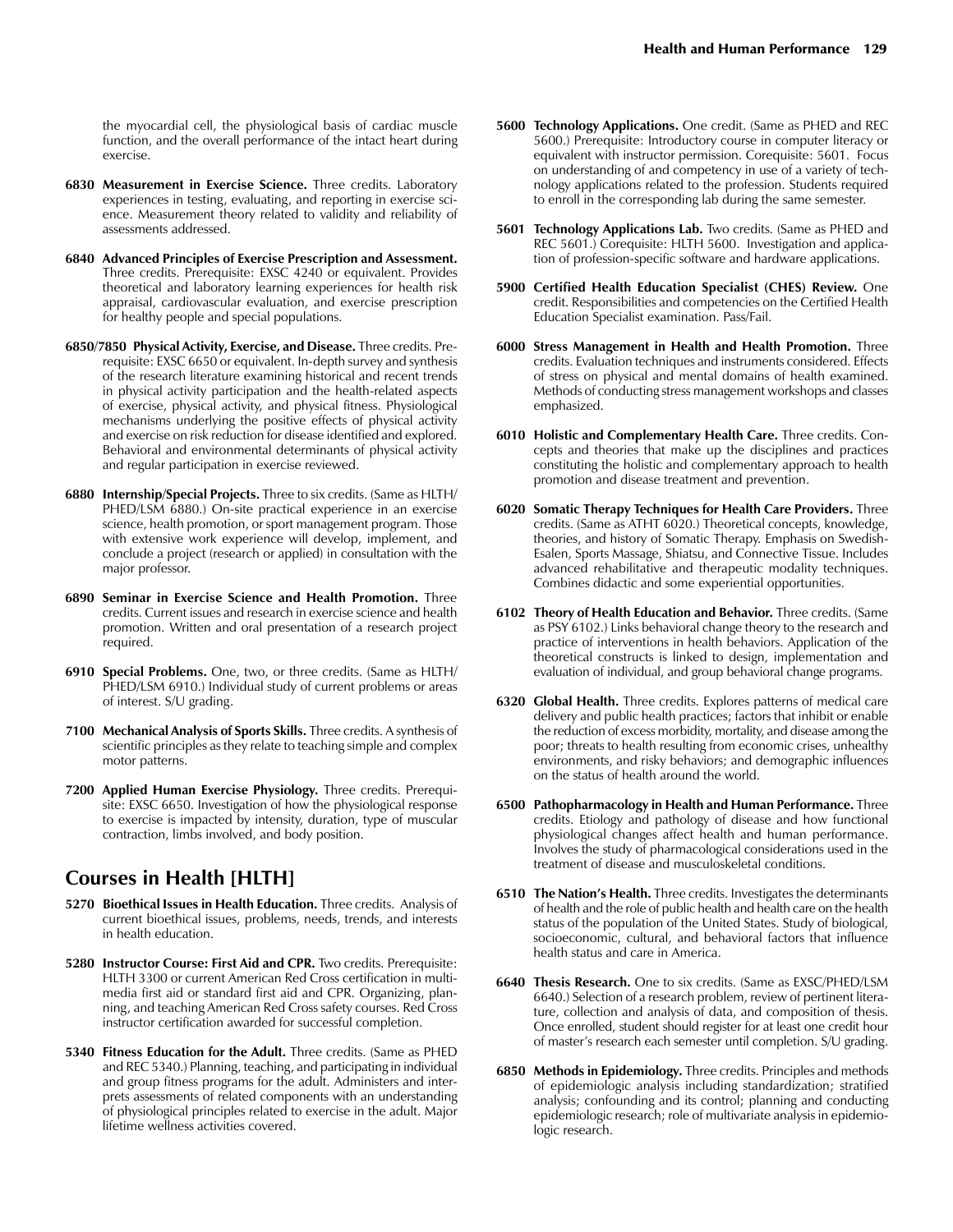- **6860 Program Planning for Health Promotion.** Three credits. Program planning, theories and models of health education and promotion, development of interventions, and program implementation, including mission, goals, objectives, and activities of health education and promotion programs. Introduces needs assessment and program evaluation.
- **6870 Health Promotion.** Three credits. Health promotion knowledge as well as the ability to impart this knowledge to the lay population. In-depth information will be covered regarding lifestyle and its relationship to risk factors for cardiovascular disease and cancer.
- **6880 Internship/Special Projects.** Three to six credits. (Same as EXSC/ PHED/LSM 6880.) On-site practical experience in an exercise science, health promotion, or sport management program. Those with extensive work experience will develop, implement, and conclude a project (research or applied) in consultation with the major professor.
- **6910 Special Problems.** One, two, or three credits. (Same as EXSC/ PHED/LSM 6910.) Individual study of current problems or areas of interest. S/U grading.
- **6930 Principles and Philosophy of School Health Education Programs.** Three credits. A detailed overview.
- **6950 Advanced Methods of Community Health Education.** Three credits. Review of program planning, development of interventions, and implementation of programs. Budgeting, needs assessment, and evaluation of health education and promotion programs covered.
- **6970 Advanced Methods in Human Sexuality Education.** Three credits. Methodology, teaching techniques, and the organization of sexuality education programs for schools (K-12) and other community settings. Additional emphasis directed to concepts and information about human sexuality education, i.e., the psychological, physiological, sociological, and ethical aspects.
- **7120 Research in Epidemiology.** Three credits. Advanced study in epidemiological analysis, methods, and critique with an emphasis within the field of health and human performance. Areas include epidemiology and chronic disease, public health, exercise science, and sports medicine.

## **Courses in Health and Human Performance [HHP]**

- **6610 Research Methods in Health and Human Performance.** Three credits. Location of information, methods of research, methods of collecting data, application of the computer in analyzing data, and preparation and presentation of a research paper.
- **6700 Data Analysis and Organization for Human Performance.**  Three credits. Prerequisites: PHED 4810 or equivalent, good understanding of mathematical concepts, and computer literacy. Pertinent skills needed to analyze and organize research data through introduction of concepts, principles, techniques, and activities that lead to the appropriate organization and analysis of research data collected for health and human performance.
- **6999/ 7999 Comprehensive Examination and Preparation.** One credit. Open only to students who are not enrolled in any other graduate course and who will take the master's comprehensive examination during the term. The student must contact the graduate advisor during the first two weeks of the term for specifics regarding the details of this comprehensive examination preparatory course. Credit may not be applied to degree requirements.
- **7030 Research Seminar in Human Performance.** Three credits. Current problems, issues, trends, and research in human performance; selected lectures, reports, and class discussion.
- **7060 Field Work or Laboratory Experiment in Human Performance.** One to six credits. Professional assignments in human performance appropriate to the student's background and interests will be pursued.
- **7080 Professional Preparation in Human Performance.** Three credits. Comparisons of current programs and trends; the development of individual programs.
- **7300 Current Measurement Issues in Health and Human Performance.** Three credits. Prerequisites: HHP 6610 and 6700 or equivalent. Advanced applications of measurement theories (i.e., item response theory), test construction, statistical techniques, and computer software for measurement research in the area of health and human performance.
- **7600/ 7610 Practicum in Human Performance.** Two credits. Careful supervision given to actual teaching, clinical, or research experience. Assignment by department or chair of candidate's committee. S/U grading.
- **7640 Dissertation Research.** One to six credits. Assignment by department or chair of candidate's committee. Selection of a research problem, review of pertinent literature, collection and analysis of data, and composition of dissertation. Once enrolled, student should register for at least one credit hour of doctoral research each semester until completion. S/U grading.
- **7700 Advanced Data Analysis and Organization for Human Performance.** Three credits. Prerequisites: HHP 6610 and 6700 or equivalent. Skills and understanding necessary to read, conduct, report, and interpret advanced data analytical techniques using data from HHP. Practical and written assignments, presentations, examinations, and projects will furnish doctoral student with tools necessa-ry for data analysis associated with dissertation requirement.
- **7710 Experimental Design in Human Performance.** Three credits. Prerequisites: HHP 6610 and 7700 or equivalent. Skills and understanding necessary to evaluate designs used in HHP research literature. Practical and written assignments, evaluation of current research, examinations, and projects; knowledge and skills for planning appropriately the design for future research projects.

## **Courses in Leisure and Sport Management [LSM]**

- **6050 Design and Management of Leisure and Sport Facilities.** Three credits. The planning, design, and management process as it relates to leisure and sport facilities. Design and planning process, facility operation, and risk management.
- **6500 Legal Issues and Risk Management in Sport and Leisure Services.** Three credits. Understanding the legal basis for management actions, concepts of legal liability including torts, contracts, and constitutional law as applied to sport and leisure services organizations. Emphasis on the ability to plan, develop, and implement risk management programs.
- **6510 Financial Management and Marketing of Leisure and Sport Services.** Three credits. Principles and practices of budgeting, financial methods and strategies, and revenue sources for recreation and leisure service agencies and sport organizations, including cost accounting and fiscal control. Includes traditional approaches to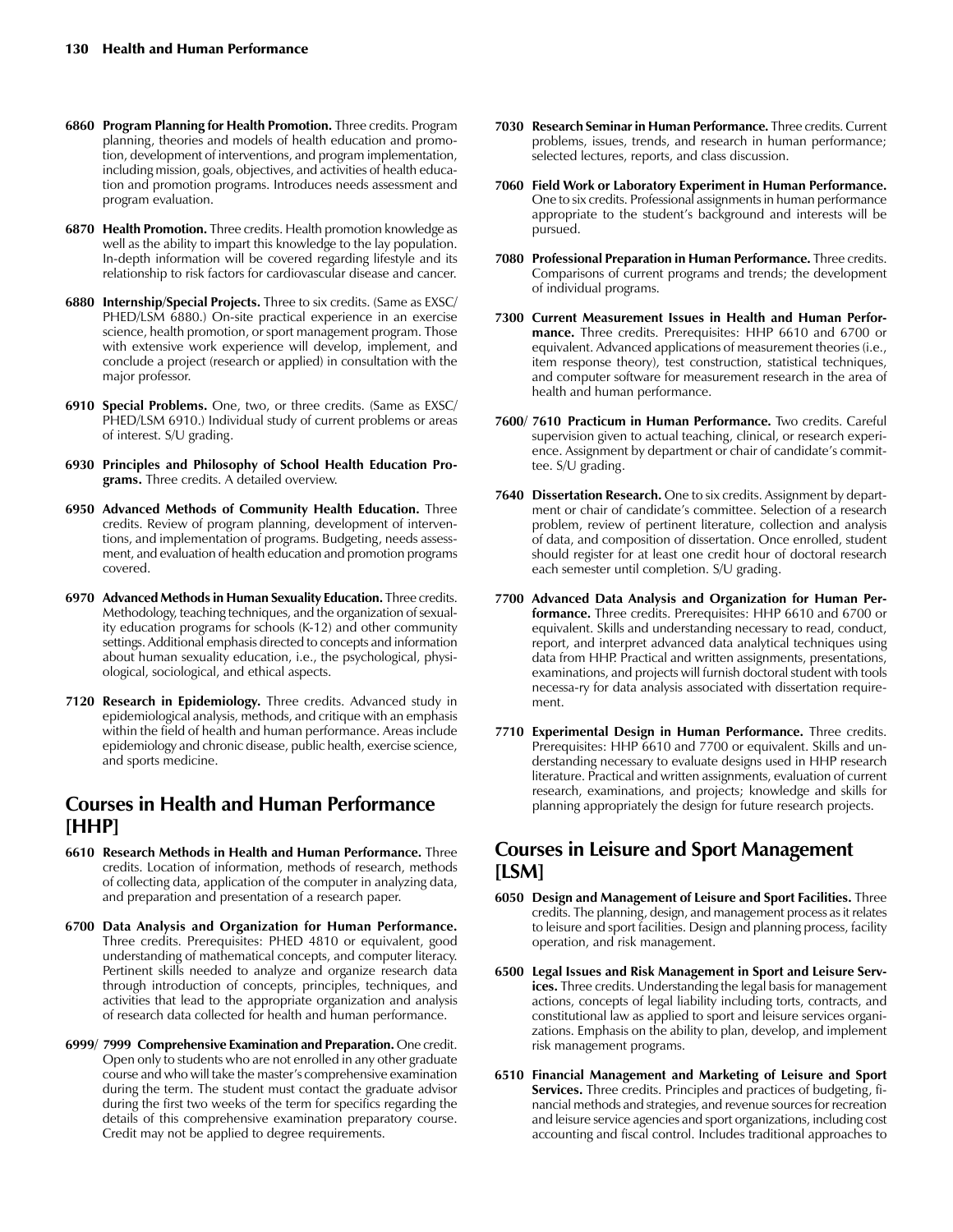marketing with particular focus on approaches unique to leisure and sport organizations.

- **6520 Management Practices in Recreation and Leisure Services.**  Three credits. Administrative processes and management techniques used in planning, organizing, staffing, directing, and controlling with respect to leisure service delivery systems.
- **6530 History and Philosophy of Leisure.** Three credits. In-depth study of history and philosophy as related to recreation and leisure in society. Emphasis on tracing the historical and philosophical underpinnings of the profession and their impact on current research and practice.
- **6550 Outdoor Environmental Education.** Three credits. Camping leadership and outdoor education principles with implications for management, planning of, and interpretation in recreation areas as well as for policy development.
- **6570 Issues, Trends, and Research in Recreation and Leisure.** Three credits. Identification and analysis. Emphasis on meaningful, outstanding studies and research in the field of recreation and leisure.
- **6640 Thesis Research.** One to six credits. (Same as EXSC/HLTH/PHED 6640.) Selection of a research problem, review of pertinent literature, collection and analysis of data, and composition of thesis. Once enrolled, student should register for at least one credit hour of master's research each semester until completion. S/U grading.
- **6670 Behavioral Concepts in Recreation and Leisure Services.** Three credits. Social psychological concepts concerning recreation and leisure behavior in various types of park, recreation, and tourism settings. Range of different theoretical perspectives and behavioral concepts underlying pertinent research.
- **6710 The Sport Industry.** Three credits. Overview of career paths in the sport industry with a focus on philosophical foundations, management theory, business communications, and marketing integration in the performance, promotion, and production segments of the sports industry.
- **6720 Sport Event Planning, Promotion, and Fundraising.** Three credits. In-depth synthesis of marketing practices in sports including general marketing theory; pricing, distribution, and promotional techniques; media relations; and branding and sponsorship theory.
- **6730 Sociocultural, Philosophical, and Ethical Issues in Sport and Human Performance.** Three credits. Philosophical and sociocultural basis of sport and consideration of ethical issues that provide a foundation for the development of sound judgment by sport professionals.
- **6850 Cross-Cultural Perspectives in Leisure and Tourism (Study Abroad).** Three credits. In-depth study of the leisure experience in other cultures (non-U.S.) through on-site observation; visits to cultural/historic sites; and interactions with managers and staff at parks, museums, attractions, and world heritage sites.
- **6880 Internship/Special Project.** Three to six credits. (Same as EXSC/ HLTH/PHED 6880.) On-site practical experience in an exercise science, health promotion, or leisure/sport industry program. Those with extensive work experience will develop, implement, and conclude a project (research or applied) in consultation with the major professor.
- **6910 Special Problems.** One, two, or three credits. (Same as EXSC/ HLTH/PHED 6910.) Individual study of current problems or areas of interest. S/U grading.

## **Courses in Physical Education [PHED]**

- **5340 Fitness Education for the Adult.** Three credits. (Same as HLTH and REC 5340.) Planning, teaching, and participating in individual and group fitness programs for the adult. Administers and interprets assessments of related components with an understanding of physiological principles related to exercise in the adult. Major lifetime wellness activities covered.
- **5600 Technology Applications.** One credit. (Same as HLTH/REC 5600.) Prerequisite: Introductory course in computer literacy or equivalent with instructor permission. Corequisite: 5601. Focus on understanding of and competency in use of a variety of technology applications related to the profession. Students will be required to enroll in the corresponding lab during the same semester.
- **5601 Technology Applications Lab.** Two credits. (Same as HLTH/REC 5601.) Corequisite: PHED 5600. Investigation and application of profession-specific software and hardware applications.
- **5700 Skills and Techniques of Teaching Rhythmic Activities.** Three credits. (Same as DANC 5700.) Various dance forms, methods and materials, evaluative procedures, and experiences in teaching all forms of dance to students at the K-12 level.
- **5810 Directing Intramural.** Two credits. The organization and administration of intramural programs. Actual participation in developing and supervising intramural activities.
- **5910 Applied Kinesiology and Biomechanics.** Three credits. The science of human motion. Emphasis on principles of anatomy, physiology, and mechanics of human activity.
- **6090/7090 Motor Learning in Physical Education.** Three credits. Theories of learning related to the acquisition of motor skills; a review of the literature pertaining to motor skill development and the implications for teaching.
- **6640 Thesis Research.** One to six credits. (Same as EXSC/HLTH/LSM 6640.) Selection of a research problem, review of pertinent literature, collection and analysis of data, and composition of thesis. Once enrolled, student should register for at least one credit hour of master's research each semester until completion. S/U grading.
- **6680/ 7680 Current Issues in Physical Education Pedagogy.** Three credits. Examines current issues in contemporary physical education pedagogy with an emphasis on teaching P-16 physical education. Particular attention given to professional issues for practitioners teaching physical education in the public schools and trends in current professional literature.
- **6800 Program Planning in Physical Education.** Three credits. Modern programs of physical education for all grade levels and the contribution of activities to the goals of education.
- **6801 Advanced Sport and Exercise Psychology.** Three credits. Examines the psychological factors that explain high quality performance in sport and exercise. Sample topics include motivation, coaching psychology, the use of mental skills, communication strategies, and factors that affect participation and adherence to exercise.
- **6820 Administration and Supervision of Physical Education and Sport.** Three credits. The organization, planning, and functions involved in administering and supervising programs of physical education and sport. Clinical or field experience required of students with a sport management concentration.
- **6880 Internship/Special Projects.** Three to six credits. (Same as EXSC/ HLTH/LSM 6880.) On-site practical experience in an exercise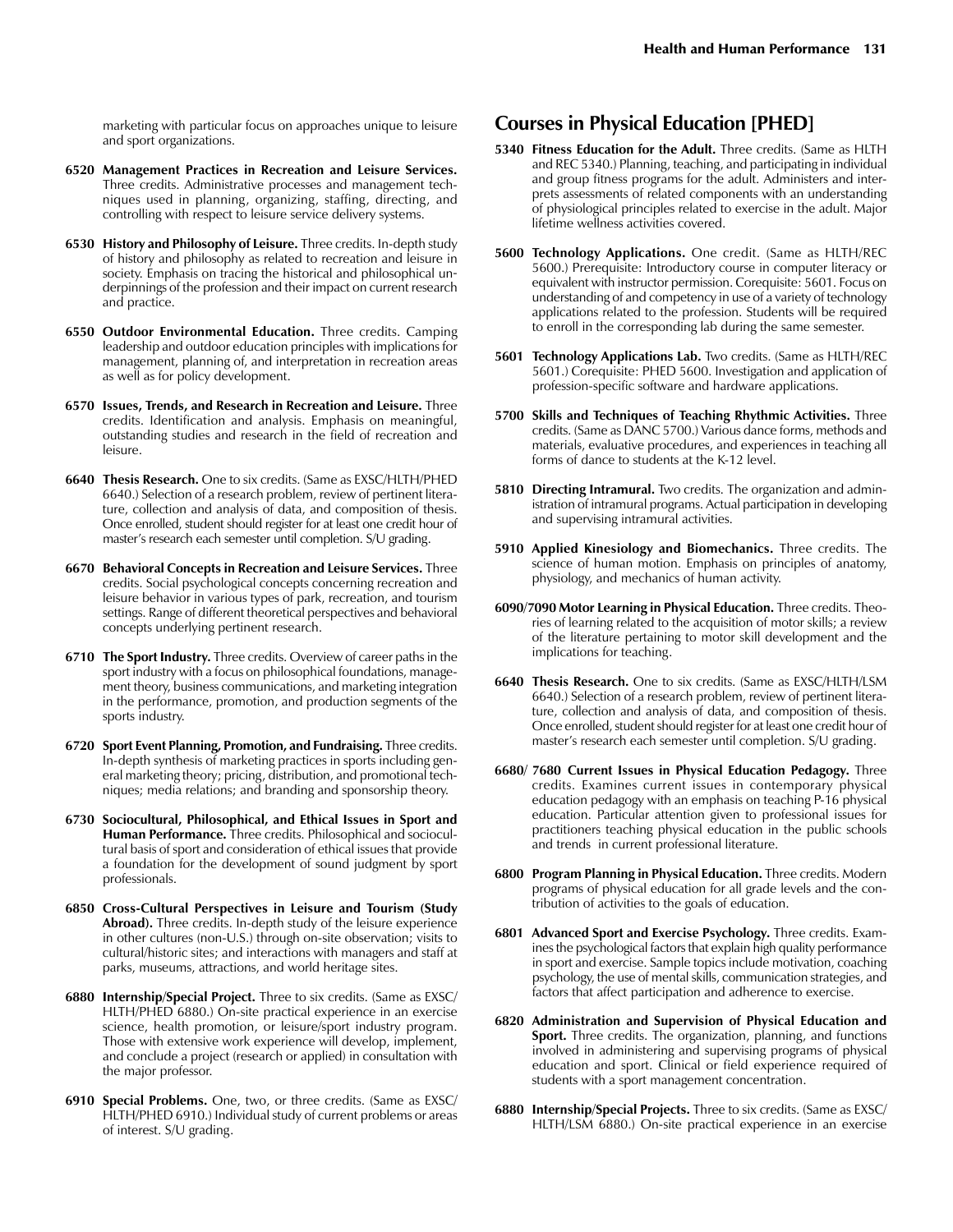science, health promotion, or sport management program. Those with extensive work experience will develop, implement, and conclude a project (research or applied) in consultation with the major professor.

- **6910 Special Problems.** One, two, or three credits. (Same as EXSC/ HLTH/LSM 6910.) Individual study of current problems or areas of interest. S/U grading.
- **6920/7920 Analysis of Teaching Physical Education.** Three credits. Prerequisite: at least one year teaching experience in a physical activity setting or permission of instructor. Explores systematic and informal observation techniques for identifying and analyzing teacher and student behaviors occurring in physical activity settings.
- **6940/7940 Supervision of Teaching in Physical Education.** Three credits. Theoretical and clinical approaches to instructional supervision in physical activity settings.
- **7000 Adapted Physical Activity.** Three credits. Cognitive, neuromuscular, sensory, and orthopedic impairments; identification of current topics and procedures for testing and programming for individuals with disabilities; current research findings and practices to assist students in developing necessary skills to design and implement appropriate physical activity programs for individuals with disabilities.
- **7010 Analysis and Criticism of Professional Literature.** Three credits. Thorough consideration of selected specialized literature most likely to influence physical education programs, procedures, and practices in the school and community.
- **7020 College Physical Education Administration.** Three credits. Provides administrators and professional students with a broad base of workable administrative principles and guides.
- **7040 History of Physical Education.** Three credits. The role of physical activity in the lives of people from antiquity to the present with an emphasis on the major events, movements, and people that have influenced the development of physical education.

## **Courses in Recreation [REC]**

- **5340 Fitness Education for the Adult.** Three credits. (Same as HLTH and PHED 5340.) Planning, teaching, and participating in individual and group fitness programs for the adult. Administers and interprets assessments of related components with an understanding of physiological principles related to exercise in the adult. Major lifetime wellness activities covered.
- **5380 Introduction to Recreation for Persons with Disability.** Three credits. Important issues such as advocacy, accessibility, legalities, and the importance of and broad range of opportunities in the provision of recreational services for persons with disability in our society.
- **5470 Leisure and Aging.** Three credits. Aging relative to the individual, family, peers, and society with an emphasis on leisure. The holistic approach including physical, psychological, social, cultural, environmental, and cognitive aspects explored. Interdisciplinary approach ideal for the developing or practicing human service professional.
- **5480 Recreational Therapy Techniques.** Three credits. Activity-based therapeutic interventions currently utilized to alleviate existing health-related problems, maintain current level of functioning, or to assist in overall rehabilitation efforts of transdisciplinary treatment team.
- **5490 Campus Recreation.** Three credits. For those wishing to acquire a specific and comprehensive knowledge of the recreational sports program and an understanding of its place and value in education and society.
- **5499 Therapeutic Terminology in Recreational Therapy.** Three credits. Offers preparation for establishing a vital knowledge base necessary to work in today's fast changing rehabilitation settings. Terminology related to third-party reimbursement, accreditation of health care organizations, and basic medical abbreviations used in charting.
- **5500 Introduction to Recreational Therapy.** Three credits. Prerequisite: REC 3010. Explores the profession of recreational therapy, the wide range of disabilities, and the role of intervention in a variety of settings: clinical, community, and transitional. Topics include history, philosophy, professional development/certification, systemic program design, and implementation.
- **5510 Recreational Therapy in Clinical Settings.** Three credits. Prerequisites: REC 3010 and 4500. Increases understanding of recreational therapy in clinical settings working with persons with health-related issues and/or disabilities. Concepts of disease and disability, holistic approach, interdisciplinary treatment, assessment, intervention planning and implementation, evaluation, documentation, and third-party reimbursement explored.
- **5520 Transitional and Community Recreational Therapy.** Three credits. Issues clients may face when leaving institutions and returning to their communities. Examines the role and provision of recreational therapy services in transitional and community-based settings.
- **5540 Organization and Administration of Recreation.** Three credits. Prerequisites: REC 3010 and 9 hours of recreation courses. Duties and responsibilities of an administrator and how these are performed.
- **5560 Field Studies in Recreation and Parks.** Three credits. Prerequisites: REC 2500 and 3530. Opportunity for supervised practical application of classroom theory in professional field work.
- **5570 Outdoor Recreation Workshop.** Three credits. Off-campus course that provides materials and experiences not available in the classroom. Exposure to issues, trends, and concerns relevant to outdoor recreation, resource management, and the delivery of programs and services in outdoor environments. Public, private non-profits, and commercial agencies experienced through a series of field trips, lectures, group exercises, and other experientialbased activities.
- **5580 Seminar: Outdoor Recreation and Environmental Issues.** Three credits. Awareness of the importance of environmental considerations when planning, managing, or administering outdoor recreation programs. Includes environmental issues and methods of seeking solutions to environmental problems.
- **5590 Readings in Parks and Recreation.** Three credits. In-depth reading and preparation of an annotated bibliography and report. Arrangements for this course should be made with the instructor prior to registration.
- **5600 Technology Applications.** One credit. (Same as HLTH and PHED 5600.) Prerequisite: Introductory course in computer literacy or equivalent with instructor permission. Corequisite: 5601. Focus on understanding of and competency in use of a variety of technology applications related to the profession. Students required to enroll in the corresponding lab during the same semester.